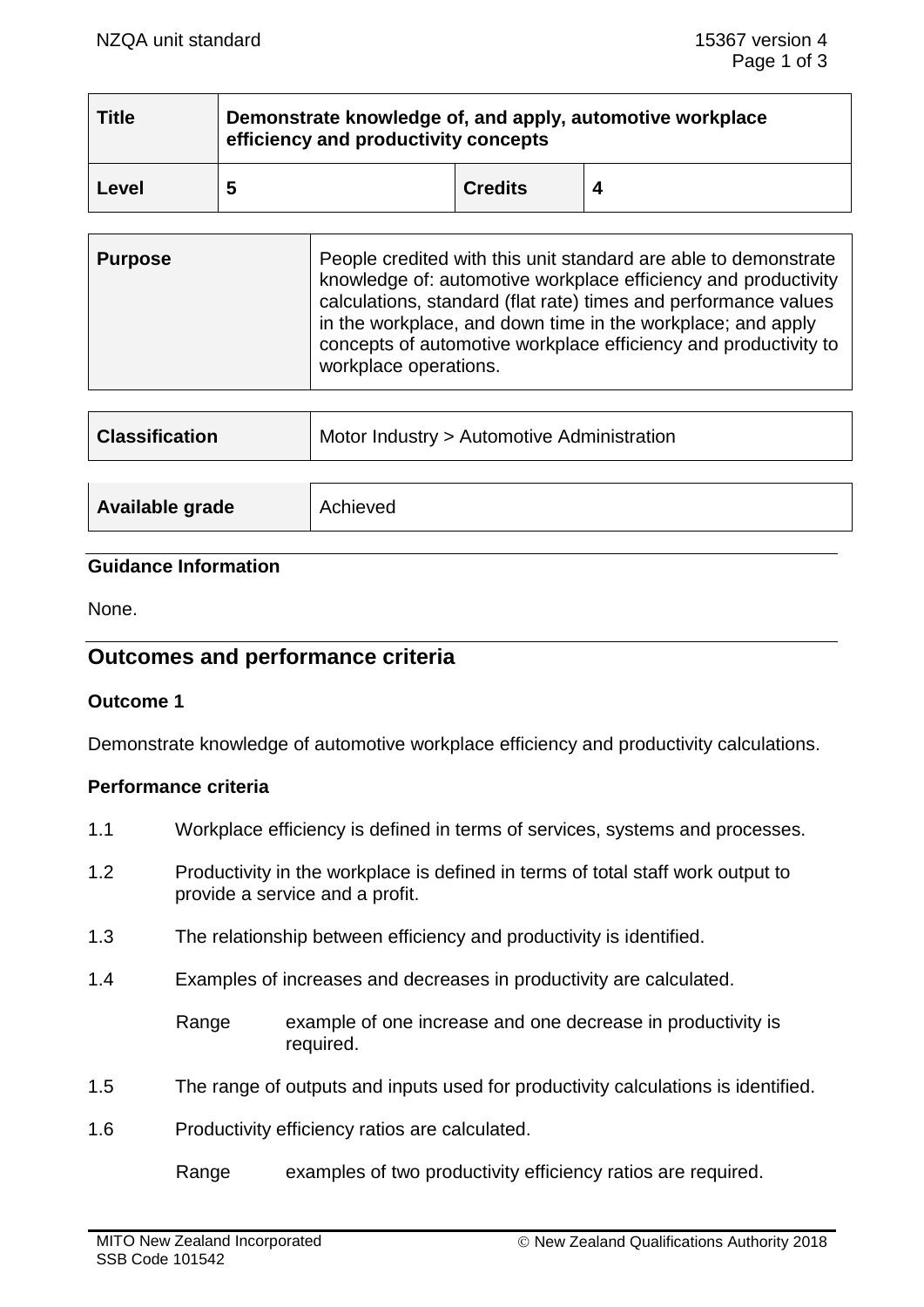## **Outcome 2**

Demonstrate knowledge of standard (flat rate) times and performance values in the workplace.

## **Performance criteria**

- 2.1 Basic minute values are calculated from a breakdown of a job.
- 2.2 Minutes are converted to standard times by the addition of contingency allowances and rest times.
- 2.3 Performance and efficiency values are calculated from given output and input data.

### **Outcome 3**

Demonstrate knowledge of down time in the workplace.

### **Performance criteria**

- 3.1 The difference between down time and built-in contingencies are identified in terms of workplace labour efficiency.
- 3.2 Examples of down time in an automotive workplace are categorised and analysed to show how improvements in efficiency can be achieved.

### **Outcome 4**

Apply concepts of automotive workplace efficiency and productivity to workplace operations.

### **Performance criteria**

- 4.1 Existing services, systems and processes are identified to calculate workplace efficiency.
- 4.2 Workplace productivity is determined according to total staff work output against company performance goals.

| <b>Planned review date</b><br>31 December 2023 |
|------------------------------------------------|
|------------------------------------------------|